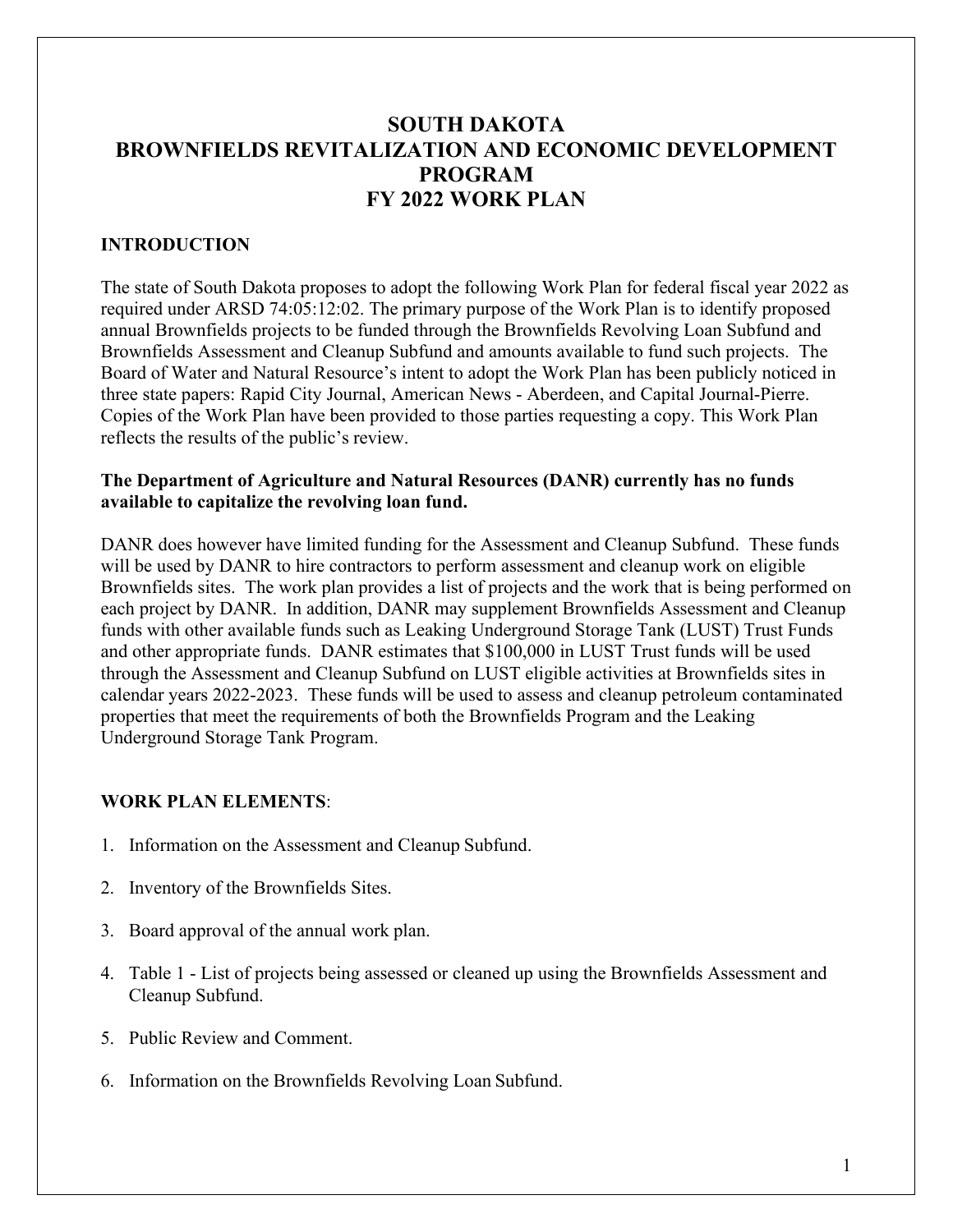### **Brownfields Assessment and Cleanup Subfund**

DANR has received funds from the Environmental Protection Agency (EPA) for the development and enhancement of a state Brownfields program. DANR has the ability to use a portion of these funds (up to 50%) to perform assessment and cleanup activities at eligible Brownfields sites.

DANR has been using these funds to assist eligible entities with work to assist in the redevelopment of Brownfields sites. Table 1 lists projects that have been funded or are being funded with Brownfields Assessment and Cleanup sub-funds. Each year DANR prepares a work plan and budget which is submitted to EPA. Funding to the states fluctuates each year and is not guaranteed. For federal fiscal year 2022, DANR has received **\$506,800** in funds for the Brownfields Program. EPA limited state's ability to apply for additional funds based on the amount of unexpended funds that each state has remaining. DANR will prioritize the work that is performed in the next year to ensure that remaining funds are used to complete the projects that are already in progress. Table 1 contains a list of qualifying projects where assessment and cleanup actions are currently being conducted.

DANR currently has selected projects based on the qualifying applicant/project, availability of funds, environmental merits of the project, and public benefit. All projects have been funded based on a first come basis. Due to the increased awareness of the program and the limited funds available, DANR will prioritize assessment activities over cleanup activities. Property held by public entities (cities or counties) or non-profit organizations will receive priority over privately held properties. Assessment work will only be performed on privately owned property if the project can be shown to provide a significant public benefit to the community. If funds are available, cleanup activities will be performed on those projects where the cleanup provides a clear public benefit and provides significant protection to human health or the environment.

DANR typically hires a contractor to perform the necessary work. DANR can contract or grant funds directly with a City or County to fund assessment and cleanup activities under certain circumstances.

To be eligible for Assessment or Cleanup assistance from DANR, the following must occur:

- Assessment and Cleanup funds must be available
- An application must be submitted to DANR.
- DANR must review the application and determine that both the project and the applicant are eligible to receive funding under the federal act.
- The applicant must have a letter of support from the Mayor or City Commission or, if the site is located in a rural area, the County Commission.
- EPA must approve of each applicant, project, and the work plans for each phase of the work performed if the property is owned by the State of South Dakota.
- DANR must meet or have a conference call with the applicant to discuss the work needed and to discuss prospective redevelopment plans.
- DANR and its designees must have access to the property to perform the necessary work.
- The work plan and budget for each project must be approved and signed by the Secretary of the Department of Agriculture and Natural Resources, or the Secretary's designee.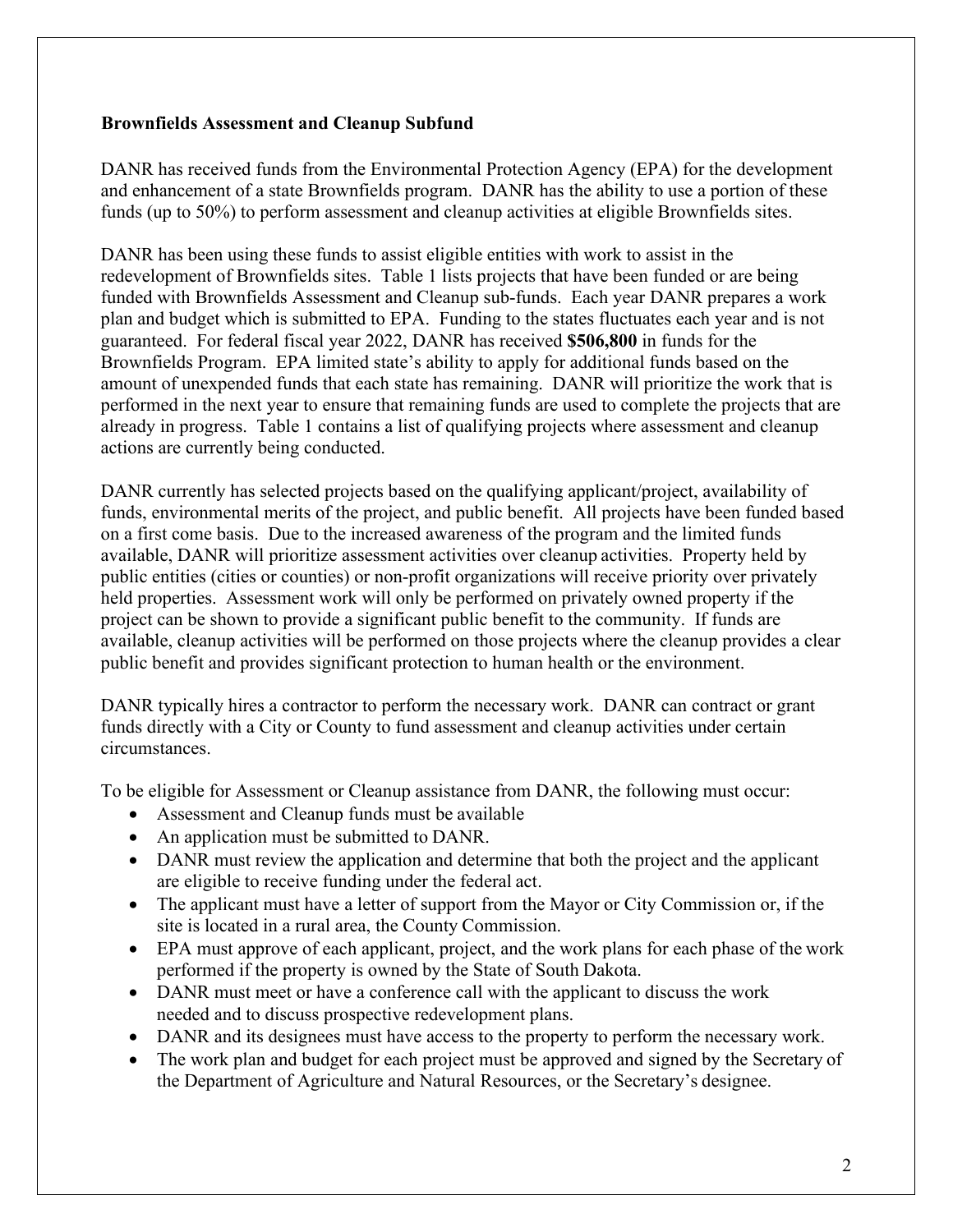• The applicant must agree to comply with the cleanup requirements of the DANR.

### **Inventory of the Brownfields Sites**

The South Dakota Department of Agriculture and Natural Resources has again received an additional grant of **\$20,000** from EPA to perform inventory of the Brownfields sites in disadvantaged communities. This work will help in compiling the information and data the small towns need to inventory abandoned or blighted properties in their communities and move their redevelopment efforts forward. DANR has identified six rural communities to target this inventory outreach and effort: Britton, Doland, Faulkton, Groton, Redfield, and Waubay. These towns are located in six different counties in rural South Dakota.

## **Board Approval of the Annual Brownfields Work Plan**

It is anticipated that DANR will provide Assessment and Cleanup Subfund assistance in those circumstances where the costs of performing the project are low, cleanup could be completed with available funds, and there is strong community support of the project.

With the approval of the annual work plan, the Board grants approval to DANR to proceed with the expenditure of the funds to perform work that is eligible under federal and state laws. Projects that meet the eligibility requirements of the state and federal law may be added at any time to Table 1: *List of Brownfields Assessment and Cleanup Projects.* The addition of projects to Table 1 allows DANR to proceed with the expenditure of funds to perform the assessment and cleanup work as necessary at each site. This work may be initiated prior to the next board hearing as long as the project expenditures are within the guidelines established by EPA. DANR will provide the Board with an updated list of projects at each scheduled board hearing when new projects are listed.

See page 4 for Table - 1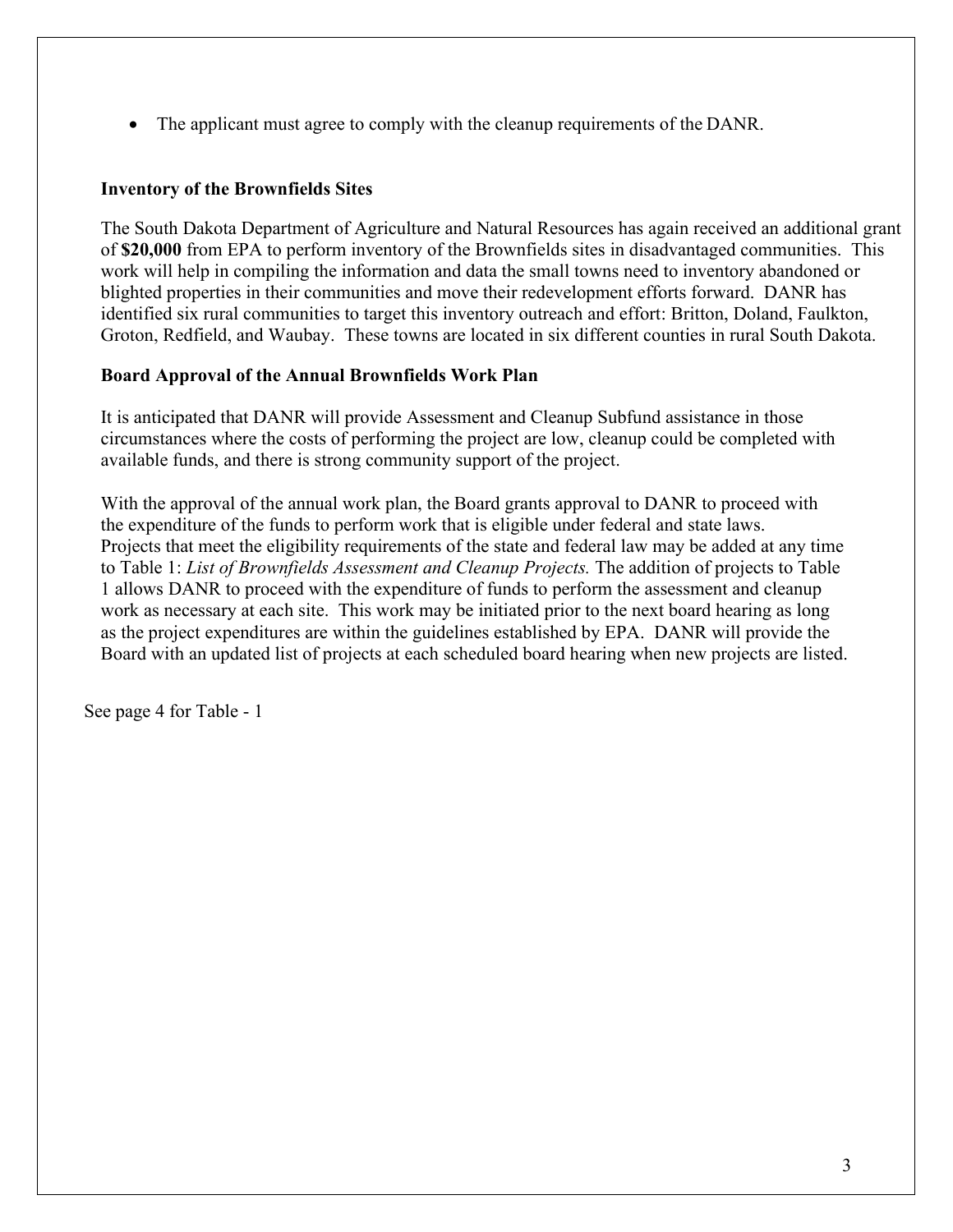| <b>Start</b><br>Date | Applicant                                                           | <b>Site Name/Location</b>                           | Assessment,<br>Cleanup, or<br><b>Other Funds</b> | <b>Amount Anticipated</b><br>/ the Amount Spent<br>as of 08/30/2021 |
|----------------------|---------------------------------------------------------------------|-----------------------------------------------------|--------------------------------------------------|---------------------------------------------------------------------|
| 2020                 | <b>DENR</b>                                                         | Inventory of the Brownfields<br><b>Sites</b>        | Data Gathering                                   | \$20,000/<br>$-20,000$ - complete                                   |
| 2020                 | Pathways Shelter for the<br>Homeless                                | Pathways Shelter<br>Yankton                         | Assessment                                       | \$10,000/<br>$-3,865$ - complete                                    |
| 2020                 | <b>Lake Preston Development</b><br>Corp                             | <b>Alvord-Polk Inc., Property</b>                   | <b>Assessment</b>                                | \$25,000/<br>$-20,172.49$ - complete                                |
| 2021                 | <b>City of Mitchell</b>                                             | <b>Kaeminsk Property</b>                            | <b>Assessment</b>                                | \$5,000/<br>$-1,344.38$ - complete                                  |
| 2021                 | <b>City of Mitchell</b>                                             | <b>Downtown Building</b>                            | <b>Assessment</b>                                | \$20,000/<br>$-16,032.14$ - complete                                |
| 2021                 | <b>City of Sioux Falls</b>                                          | <b>4th Street Extension</b>                         | <b>Assessment</b>                                | \$10,000/<br>-8,698.66 - complete                                   |
| 2021                 | <b>Wessington Springs</b><br><b>Area Chamber and</b><br>Development | <b>Old Fish Hatchery</b>                            | <b>Assessment</b>                                | \$10,000/<br>$-0.00$                                                |
| 2021                 | <b>DANR</b>                                                         | <b>Inventory of the</b><br><b>Brownfields Sites</b> | <b>Data Gathering</b>                            | \$20,000/<br>$-0.00$                                                |

# Table 1- **List of Brownfields Assessment and Cleanup Projects 08/30/2021**

**Bold = new projects**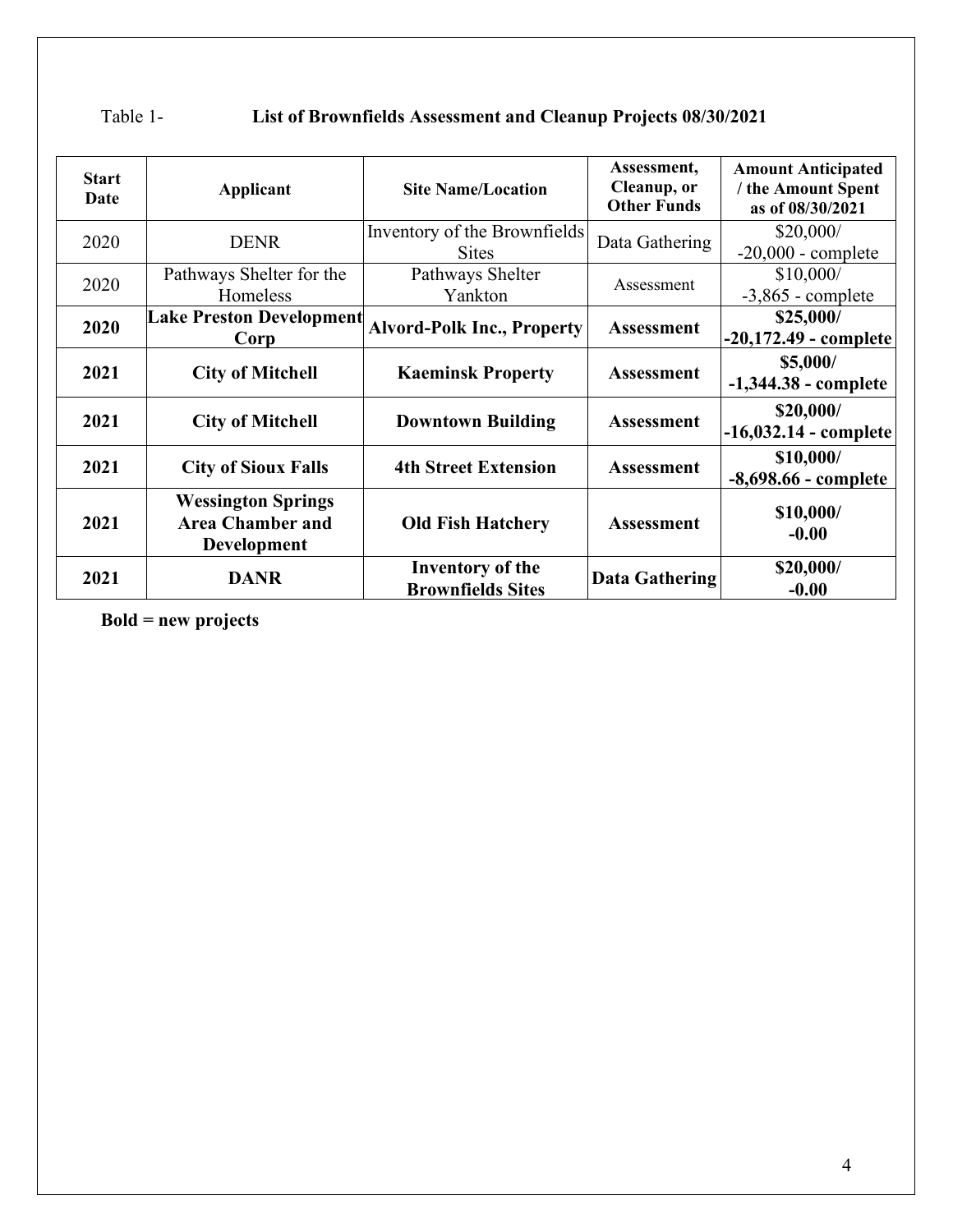#### **Public Review and Comment**

In accordance with ARSD 74:05:12:02 DANR shall develop an annual work plan which will be provided to the Board of Water and Natural Resources within 30 days of the effective date of the rules and prior to January  $1<sup>st</sup>$  of each year thereafter. Upon completion of the work plan by the DANR, the board shall conduct a public hearing and receive comments from the public. The Board shall provide notice of the public hearing prior to adoption of the work plan. This work plan has been provided to the public at least 30 days prior to the Board hearing. Comments to the work plan, if any were provided, will be attached. See Attachment 1.

## **Brownfields Revolving Loan Subfund**

The Department of Agriculture and Natural Resources (DANR) currently has no funds available to capitalize the revolving loan fund. If DANR would receive Brownfields Revolving Loan Funds, the Work Plan will be modified to clearly outline the following details:

- 1. Goals and objectives of the program;
- 2. Eligible activities as outlined in ARSD 74:05:12:06; and
- 3. Criteria and method for distribution of the Revolving Loan Subfund.